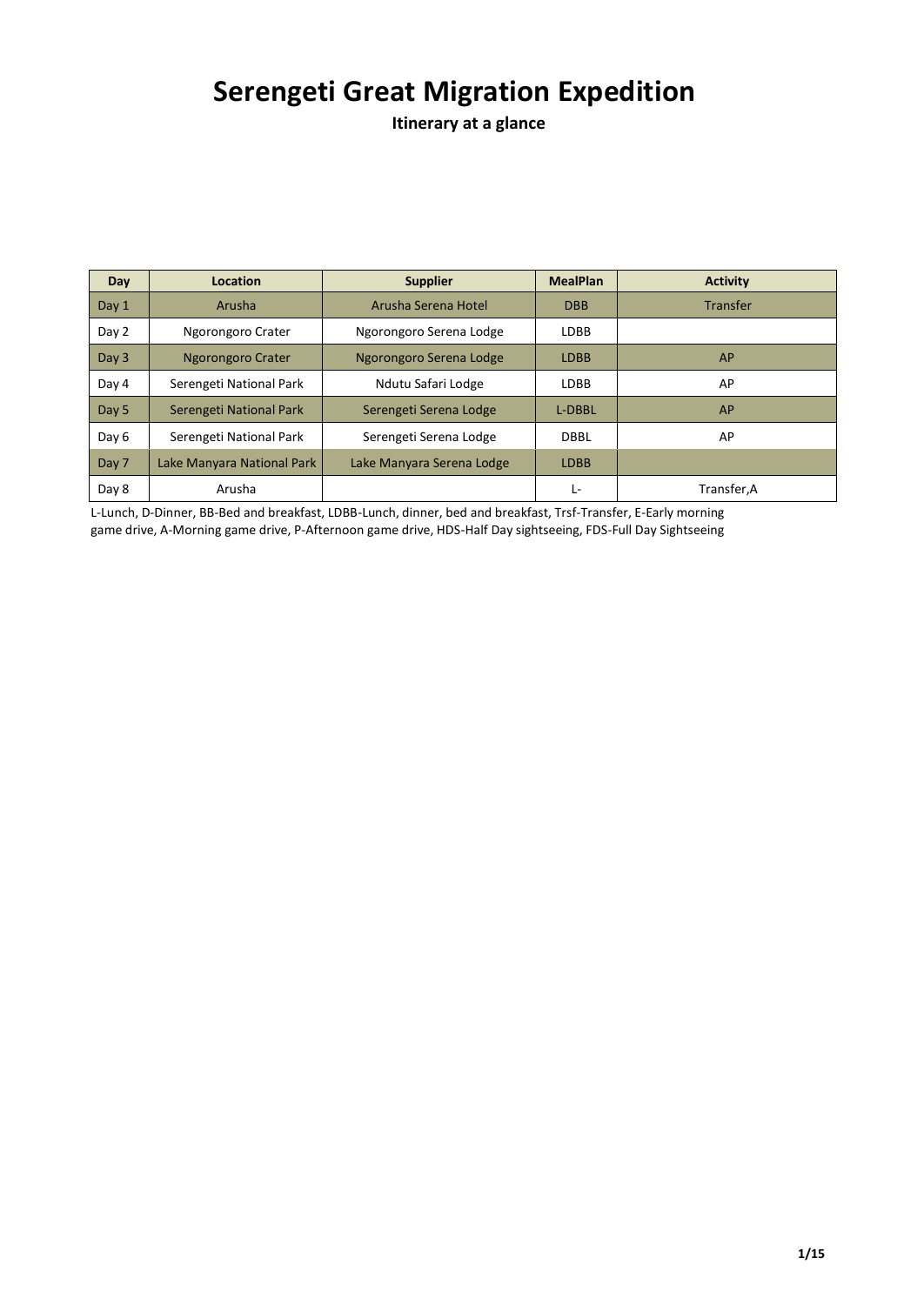# **Detailed Itinerary**

## **Day 1 - Arrival at Arusha Serena Hotel**

## **Day 2 - Ngorongoro Crater**

0800hrs After breakfast and safari briefing at Arusha Serena (Takims Operation Manager - Salma will meet with the tour leader)

0830hrs Depart for Ngorongoro. You will pass Lake Manyara and the village of Mto wa Mbu enroute, before climbing up the great rift valley, passing through the town of Karatu and reaching the Ngorongoro

Conservation area. Lunch at the Lodge Afternoon at leisure

**Ngorongoro Serena Lodge-Standard LDBB** 

## **Day 3 - Ngorongoro Crater**

0800hrs After breakfast descend into the crater for full day game viewing with picnic lunch. Here you can see a spectacular concentration of wildlife, including the big five. Drive across the dense forest and near the soda lake and enjoy viewing a variety of bird life. Ascend from the 2000ft. deep crater to the lodge located around the crater rim.

**Ngorongoro Serena Lodge-Standard LDBB** 

## **Day 4 - Ngorongoro Crater - Serengeti National Park**

0800hrs After breakfast depart for Ndutu Area via Olduvai Gorge with a short walk through the museum, site of archeological findings, where traces of pre-historic man dating back to 3.5 million years ago have been discovered.

Continue to Ndutu for game drive Lunch at Ndutu Safari Lodge Afternoon game drive in Ndutu Area. **Ndutu Safari Lodge-Standard LDBB** 

## **Day 5 - Serengeti National Park**

0800hrs After breakfast, short game drive in Ndutu area.

1000hrs Depart for the Serengeti National Park with picnic lunch, famed for its annual migration, when some six million hooves pound the open plains, as more than 200,000 zebra and 300,000 Thomson's gazelle join the wildebeest's trek for fresh grazing. Yet even when the migration is quiet, the Serengeti offers arguably the most scintillating game-viewing in Africa: great herds of buffalo, elephant and giraffe, and thousands upon thousands of eland, topi, kongoni, impala and Grant's gazelle. Golden-maned lion prides feast on the abundance of plain grazers. Solitary leopards haunt the acacia trees lining the Seronera River, while a high density of cheetahs prowls the southeastern plains.

There is more to Serengeti than large mammals. There are over 500 species of birds, and your guide will also introduce you to the small five'. In addition to a wide variety of mammals, over 300 species of birdlife have been recorded in this park.

Serengeti Serena Lodge-Standard L-DBBL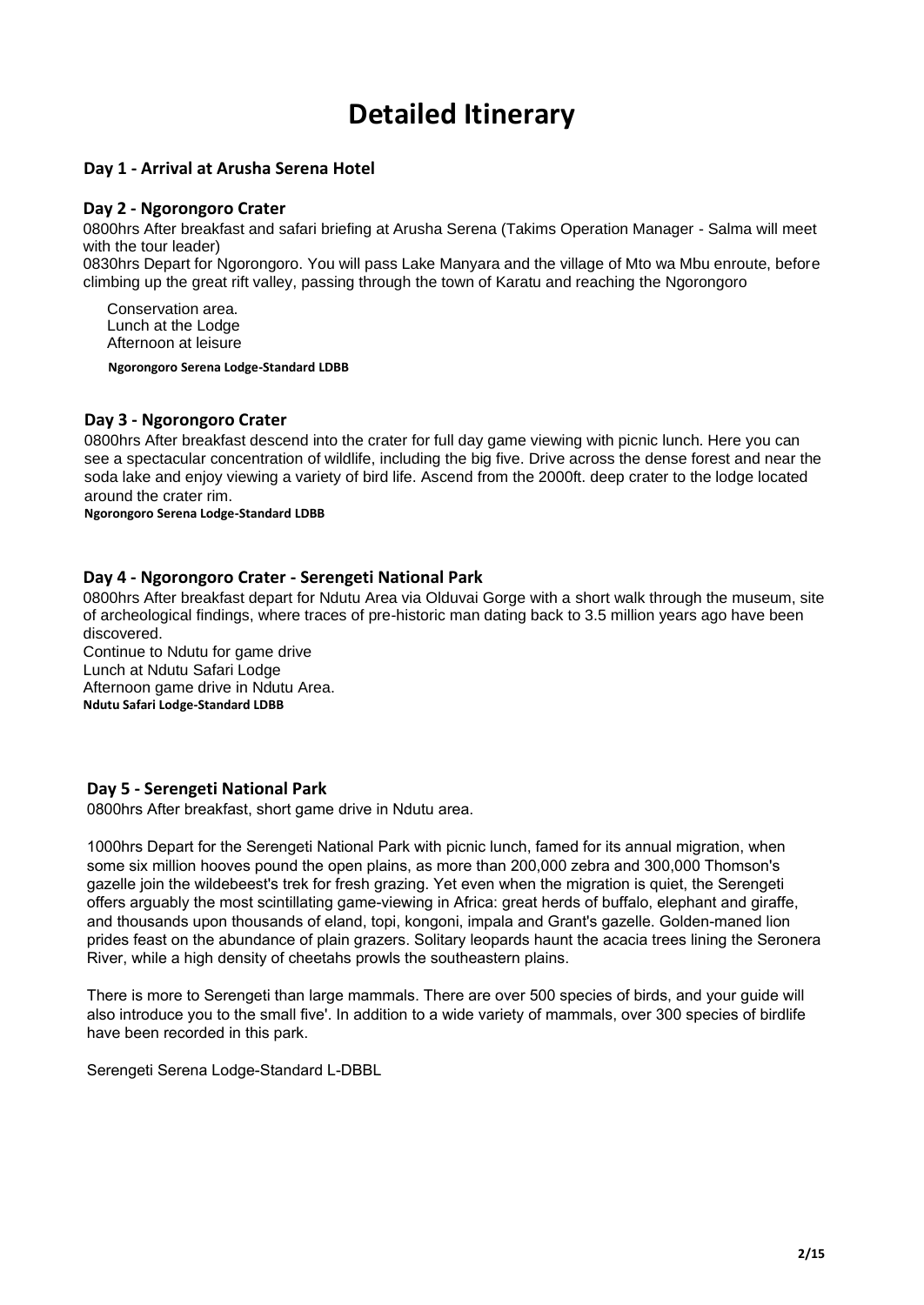## **Day 6 - Serengeti National Park**

0700hrs After breakfast depart for PCR test at a testing center in Seronera for 2 pax Continue with full day safari with picnic lunch in the Serengeti exploring the local ecosystem. **Serengeti Serena Lodge-Standard DBBL** 

## **Day 7 - Serengeti National Park - Lake Manyara National Park**

0700hrs Depart for Lake Manyara National Park, driving through the Ngorongoro Conservation Area. You will drive around the crater rim and onward through the village of Karatu. Lake Manyara is located at the bottom of the great rift valley. Apart from its abundant bird life, Lake Manyara National Park is also famous for its tree-climbing lions.

Transit through the Ngorongoro Conservation Area

1300hrs Lunch at Manyara Serena Afternoon at leisure Dinner and Overnight Lake Manyara Serena **Lake Manyara Serena Lodge-Standard LDBB** 

## **Day 8 - Lake Manyara National Park - Arusha**

0800hrs After breakfast game drive in Manyara 1300hrs Lunch at Manyara Serena Transfer to Kilimanjaro Airport for Rapid Antigen test to be paid direct 1950hrs Check in for KLM flight KL 569 2150hrs Depart for onward destination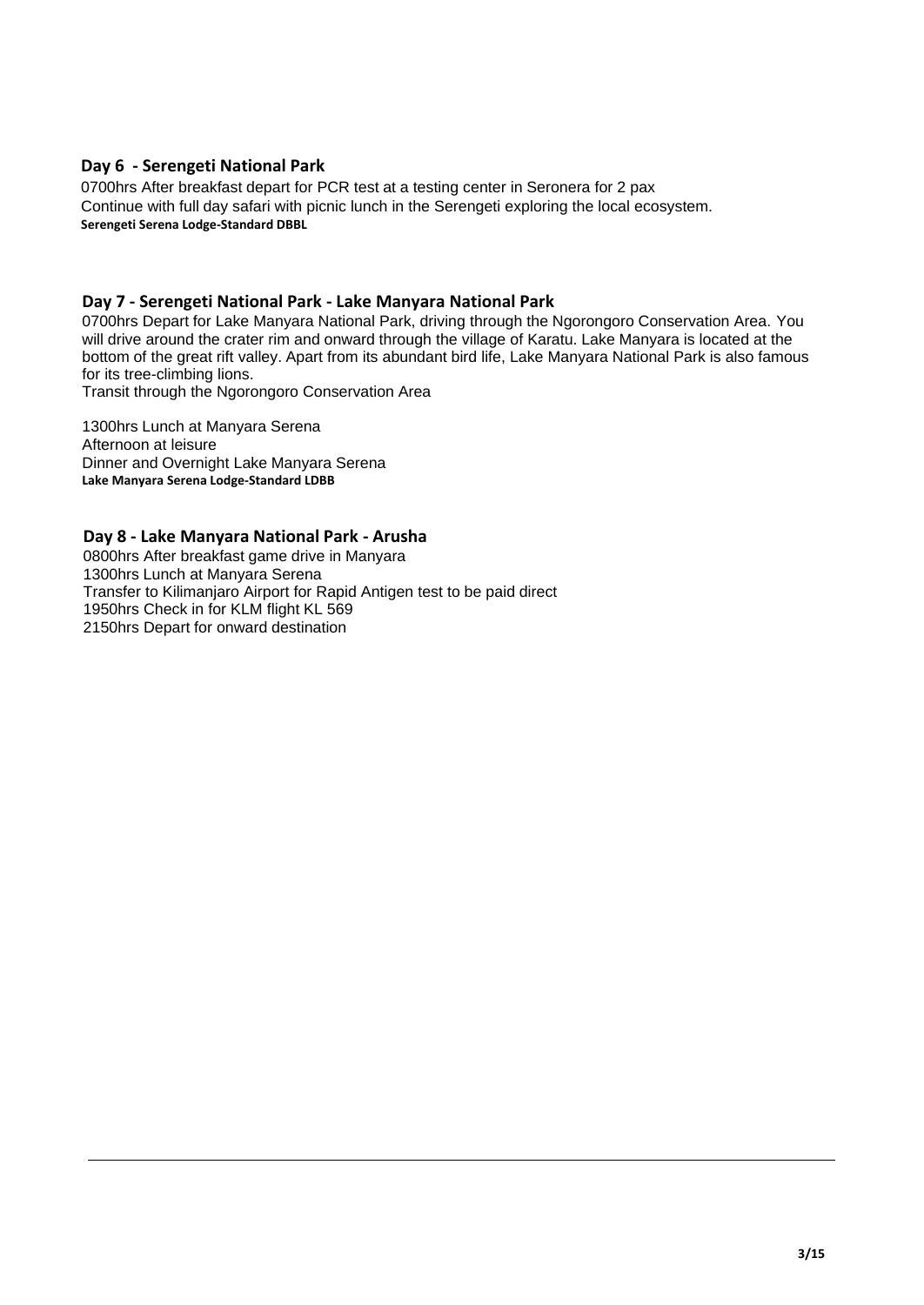### Includes:

- Ground transportation in 4x4 vehicle on safari with pop-uproof
- Game drives & private safari experience
- Accommodation in lodges specified subject to availability
- All meals during the safari
- All park fees, government taxes and service charges
- 1.5 litres bottled water per person per day onsafari
- 1 pair of binoculars and 2 photography bean bags in the vehicle
- Services of an experienced English-speaking driver-guide
- Custom safari map of Tanzania per group
- 2 tour leaders free of charge on sharing basis

## Excludes:

- Any flights or transfers not mentioned
- Laundry
- Tips and gratuities
- Drinks (soft or hard)
- Visas and Travel insurance
- Any items of a personal nature
- Any costs listed as optional services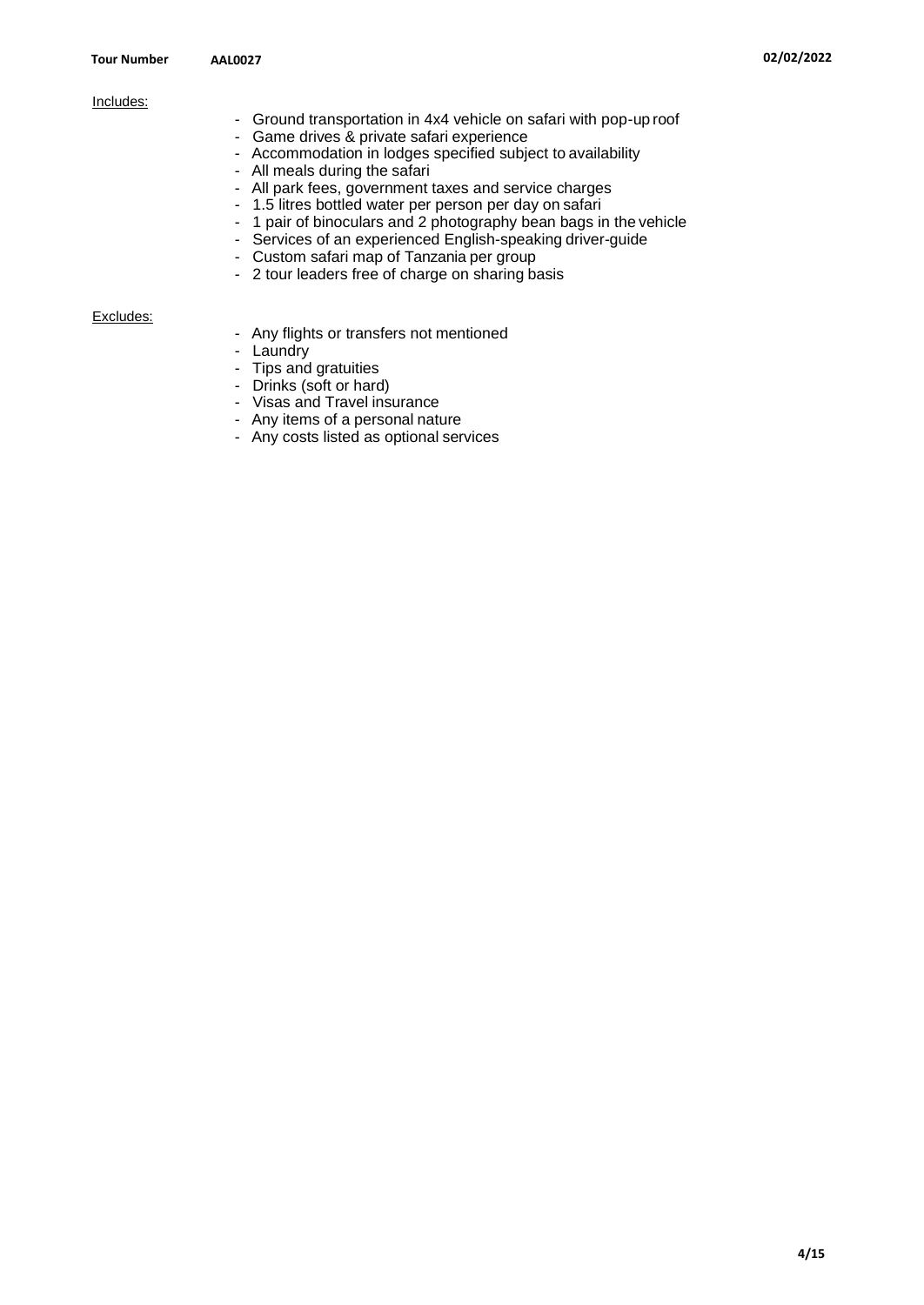# **Accommodation Information**

### **Arusha SerenaHotel**

Set among the woodland slopes of Mount Meru at the edge of Lake Duluti, near to Arusha, the gateway town of Tanzania's spectacular national parks, Arusha Serena Hotel (previously Lake Duluti Lodge) - is the perfect place to relax before or after experiencing the adventure of a great Safari.

The Lodge gas 42 meticulously crafted guest rooms each inspired by heritage and natural splendour, welcoming guests to experience the romance and simplicity of a 1920s lakeside retreat. Designed in the manner of a stone cottage, all accommodations are clustered around a village square adorned with beautifully tended lawns and extensive gardens. In warm hues of red and crisp shades of white, rooms feature classic country house design touches like tile floors, leaded windows and French doors giving way to garden and lake views.

The area is an ornithologist's paradise. The nature trail around the magical Lake Duluti provides a sanctuary for over 130 different bird species. Guests can take a relaxing walk along Lake Duluti spotting all the stunning African birds or wander through the coffee plantations around the lodge.



**Ngorongoro SerenaLodge**

Perched on the jagged rim of the crater, wreathed in morning mist, camouflaged in river-stone and cloaked in indigenous creepers, the Ngorongoro Serena Safari Lodge is a triumph of ecological and architectural fusion. Sensitively constructed so as to take nothing from its environment whilst affording endless vistas over the heat-shimmering reaches of the crater below, the clustered boulder-built buildings of the Lodge hug the crater rim, linked by rope-lashed timber walkways that skirt the buttressed roots of ancient, liana-hung trees.The Lodge has a total of seventy five rooms. Each room draws on a cave-grey, indigo-blue and jasper-red colour-scheme and enjoys uninterrupted views over the Crater's unmatched splendour. Each room has a rock-enclosed balcony.



#### **Ndutu Safari Lodge**

Situated within the Ngorongoro Conservation Area, on the southeastern part of the Serengeti ecosystem, Ndutu Safari Lodge is conveniently close to Serengeti National Park, the Ngorongoro Crater and Olduvai Gorge. Teeming herds of wildebeest, zebra and gazelles pass through the area during the season from December to May, together with a variety of resident animals and birds which may be seen throughout the year.

The lodge offers a superb base in which to explore the range of habitats that lie within easy reach, this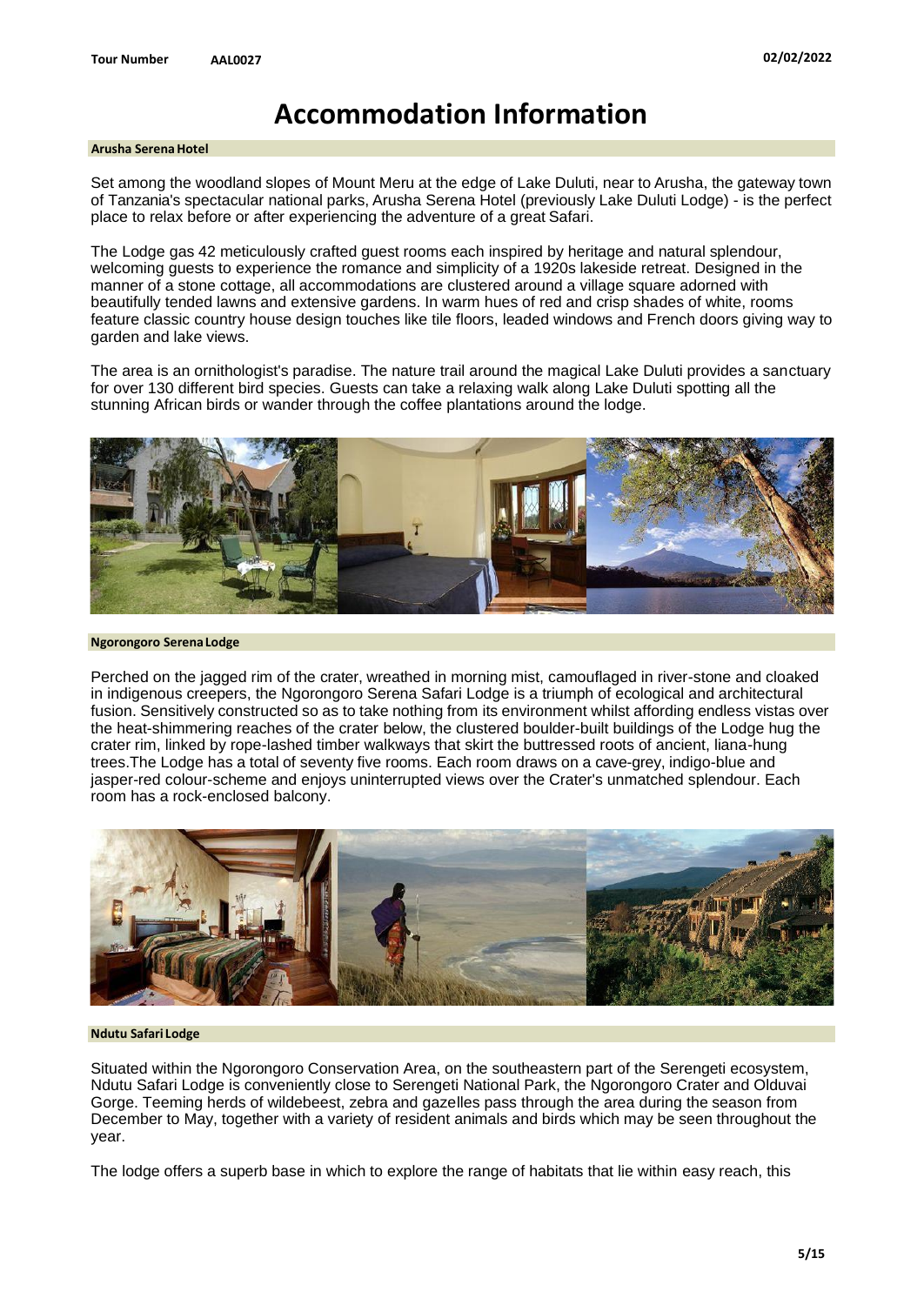#### **Tour Number AAL0027 02/02/2022**

include swamps, woodlands, soda lakes and the world famous Serengeti short grass plains. Ndutu Safari Lodge has been a favourite with professional wildlife photographers and film-makers for the past four decades, because it's simply one of the best seasonal locations to watch wildlife.

Ndutu Safari Lodge consists of 34 stone cottages that extend from the central, open-sided bar, lounge and dining room. Each room has it's own verandah that overlooks Lake Ndutu. All rooms have en-suite facilities. The cottages are made from local materials and offer comfortable, tasteful accommodation. Four rooms have a king-size bed, there are also four family rooms, which can accommodate up to four people. All other rooms have 2 single beds. All the rooms are single storey and are accessible with a wheel chair.



#### **Serengeti SerenaLodge**

Set high on the saddle of tree-clad ridge commanding panoramic views over the endlessly rolling reaches and volcanic reefs of the Serengeti, the Serengeti Serena Safari Lodge is the ultimate fusion of traditional African architecture and world-class style. Drawing its inspiration from the circular Rondavel' dwellings and winding paths of a traditional Maasai village, the Lodge features thickly-thatched, stone-built rooms, spaciously set amongst groves of indigenous trees that are cooled by sparkling streams and papyrus-fringed ponds.

The Lodge has a total of 66 rooms all centrally heated of which 53 are standard double rooms with twin beds, 12 standard triple bedded rooms and 1 Suite room.

Each room is accommodated in a stone-built, traditionally-thatched 'Rondavel', featuring natural stone bathrooms, wildwood balconies, rope-lashed staircases, leopard-print drapes and intricately carved furniture.



### **Lake Manyara Serena Lodge**

Standing high on the bluff of a dramatic ochre and terracotta streaked cliff above the flamingo-frosted expanse of Lake Manyara's gleaming alkaline waters, the Lodge commands panoramic views across the volcano-studded floor of the Great Rift Valley.

The abundant birdlife of Lake Manyara was the inspiration for this 5-star lodge. The unique location of the lodge, also overlooking the soda lake, allows observation of many large and small colourful birds moving in circles and spirals. The circular, closely-thatched rooms echo the traditional Maasai 'Boma' style of construction. Each room has a private veranda and breathtaking views of the shimmering reaches of the flamingo-frosted Lake.

Lake Manyara Serena Lodge has a total of 67 rooms. 51 standard twin/double rooms, 15 triple rooms and 1 executive suite.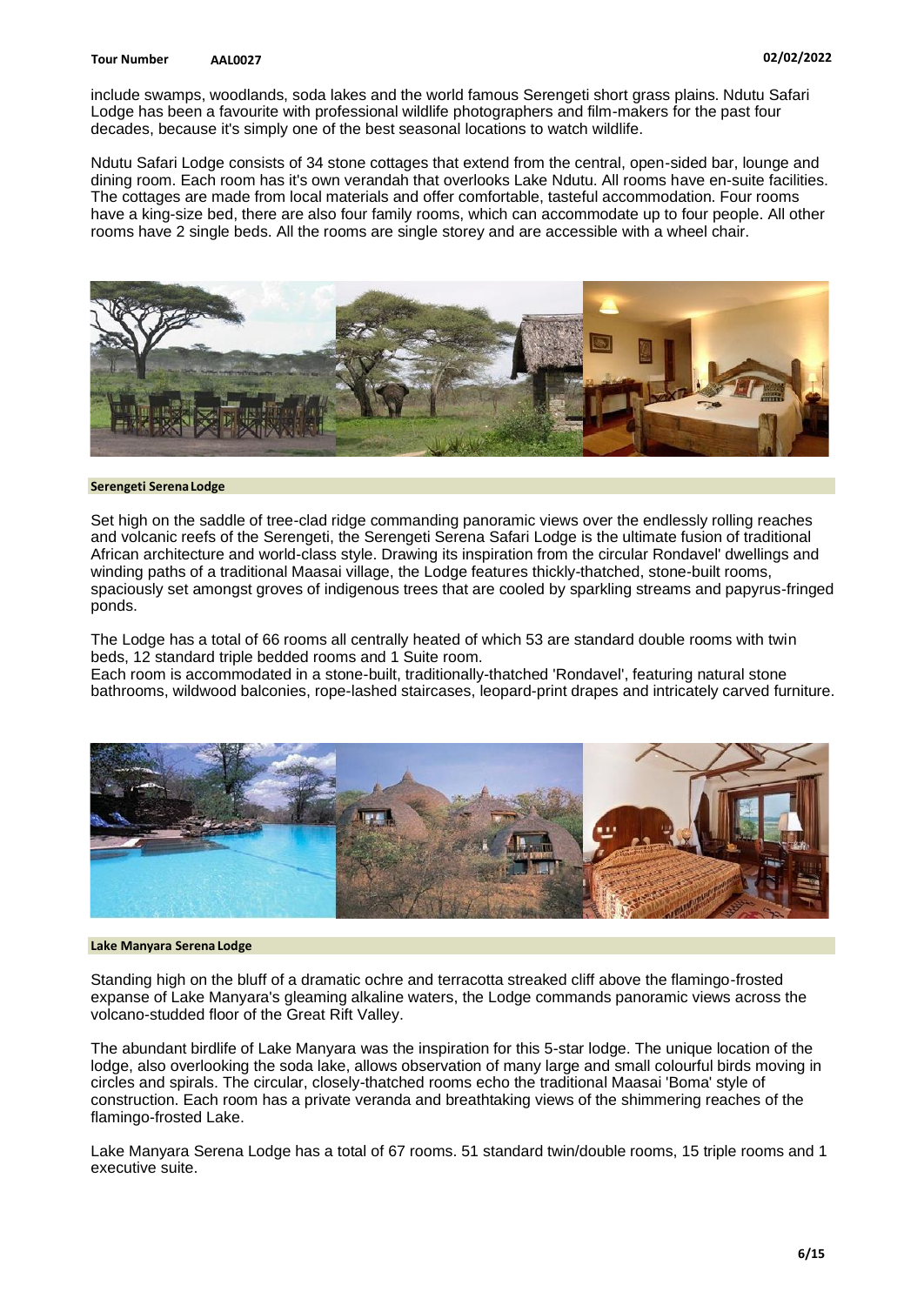

# **Service Information**

#### **Visit to OlduvaiGorge.**

Olduvai Gorge or Oldupai Gorge in Tanzania is one of the most important paleoanthropological sites in the world and has been instrumental in furthering the understanding of early human evolution. This site was occupied by Homo habilis approximately 1.9 million years ago, Paranthropus boisei 1.8 million years ago, and Homo erectus 1.2 million years ago. Homo sapiens is dated to have occupied the site 17,000 years ago. Olduvai Gorge is a steep-sided ravine in the Great Rift Valley that stretches through eastern Africa. It is in the eastern Serengeti Plains in Arusha Region, Tanzania and is about 48 km (30 mi) long. It is located 45 km (28 mi) from the Laetoli archaeological site.

This site is significant in showing increased developmental and social complexities in hominins. Evidence of this is shown in the production and use of stone tools, which indicates the increase in cognitive capacities. Evidence also indicates the practices of both scavenging and hunting, which are highlighted by the evidence of gnaw marks predating cut marks, and comparisons on percentages of meat versus plant in the early hominid diet. Furthermore, the collection of tools and animal remains in a central area is evidence of increases in social interaction and communal activity.



#### **Emergency Contact Numbers**

**Arusha** (General Manager): Abbasali Karim: +255 784 200 980 **Arusha** (Operations Manager) Salma Khatibu: +255 784 273 201 **Dar es Salaam** (Operations Director): Tehsin Takim: +255 784 700 780 Please contact one of the above personnel in case of situations where you are unable to locate your driver / guide at the airport or in an emergency event only.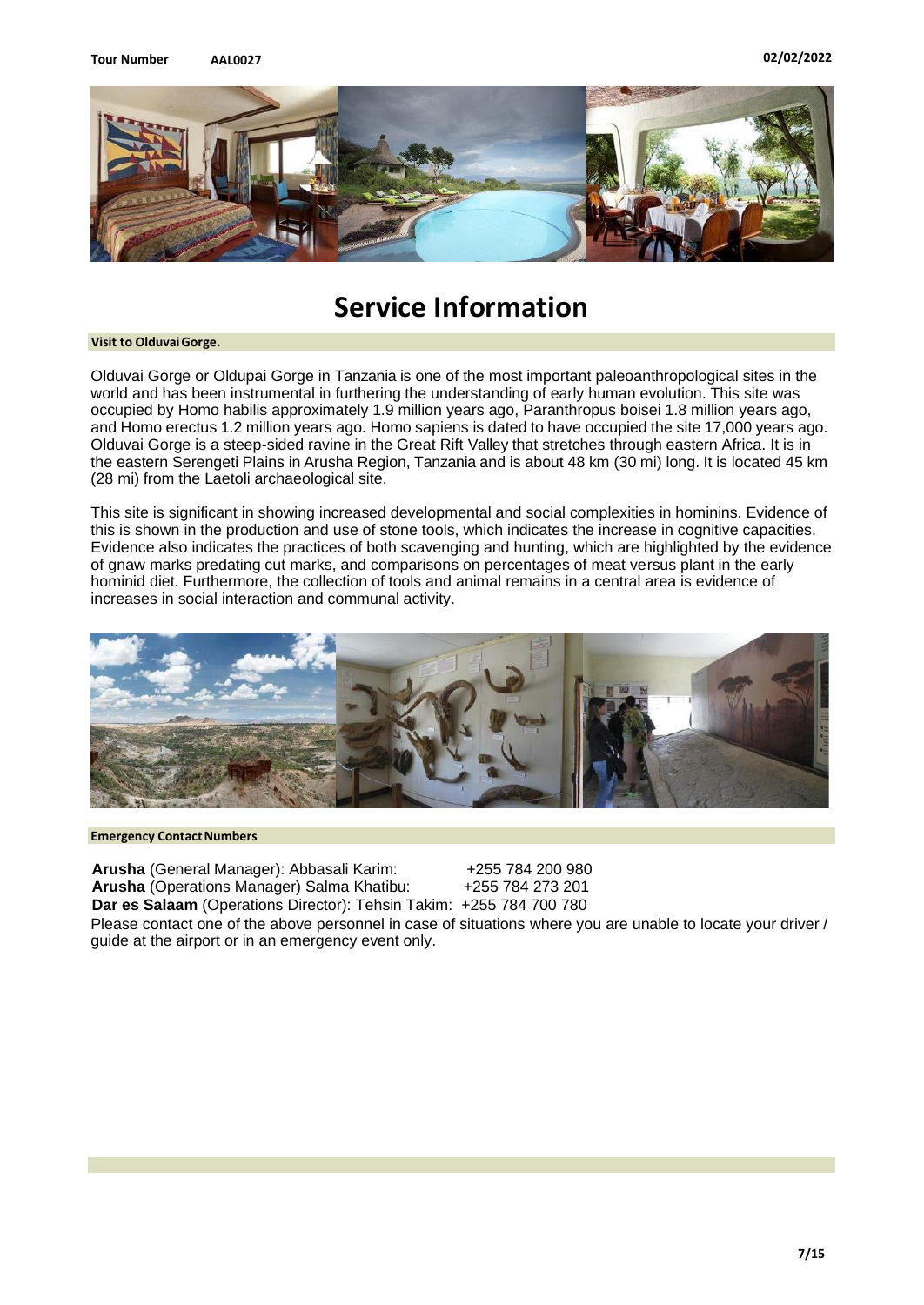### **Pre-Trip Information for Visitorsto Tanzania**

A warm welcome to Tanzania - the land of Kilimanjaro, Serengeti and Zanzibar. Here are a few travel tips as you prepare to discover this enchanting land, connecting with the true soul of Africa.

## **Population** : 60 million people

**Time :** 3 hours ahead of GMT

**Visa :** Can be obtained from nearest Tanzanian Embassy or upon arrival for certain Nationalities (must be paid in cash if on arrival). We suggest applying for your visa through the new e-visa system at this link: https://eservices.immigration.go.tz/visa, please allow up to 3 weeks to receiveyour e-visa.

**Climate :** Tropical weather prevails. In the coastal area hot and humid. In the northern circuit, cool weather between May - September. Temperatures vary between 60-70 F during the day and a bit cooler at night.

**Two rainy seasons:** (i) Long rains: Mid-March- May (ii) Short rains: October - November

**Health** : Vaccination against yellow fever if passing via an infected area. If visiting Kenya before coming to Tanzania, you need to have a valid yellow fever certificate It is advisable to start taking anti-malaria tablets before arrival, and for the duration

prescribed by your Doctor

**Dress** : In lodges and country hotels, emphasis is on informality and comfort. Sweater fleece or pull over recommended for Ngorongoro due to cool weather.

Ladies : Light easy to wash, drip-dry blouses, skirts, dresses, khaki trousers. For evenings - light dresses, would be comfortable. Earthy colors.

Men : Drip-dry casual shirts, khaki trousers. Earthy colors.

## **What to bring:**

- 1. Bush hat or scarf for protection against the sun
- 2. Sunglasses and Sunscreen
- 3. Digital camera and video camera with enough memory cards
- 4. Insect repellant
- 5. Torch (flash light)
- **Currency :** There is no restriction on importation of foreign currency. Currency can be changed at bureau de change and banks. US Dollars are widely accepted but must be notes printed after 2006.
- **Credit Card :** Accepted at major establishments, usually incur a 5% fee. Visa and Mastercard are popular.

**Insurance :** You would be well advised to get an insurance cover for personal accident, medical and perhaps baggage loss.

**Language :** Swahili is the national language, but English is widely spoken.

## **Security :**

- Do not change money in thestreets.
- If using a taxi, take a registered taxi.
- Avoid walking at night along deserted streets or poorly-litareas.
- Always bargain in souvenir shops and markets. Do not feel shy. Use all your skills.
- Do not photograph local people/tribe/Maasai without asking for their permission.
- Do not take photographs of police, military installation or personnel.
- Be careful of valuables, and do not leave these in the vehicle. Special attention to passports!
- Keep special watch on handbags and do not keep them by the window

- When driving through cities or crowded area, please keep windows closed. Belongings near the window can suddenly disappear.

- When purchasing souvenirs, ensure you collect a purchase receipt and keep this with you as you may be asit at the airport.

**State of roads :** Many roads are tarmac, and many are not. Expect safari roads to be bumpy and dusty. However, your vehicle is built for this terrain, and your driver-guide is well experienced.

**Seat Belts** : For safety reasons, please use seat belts at all times.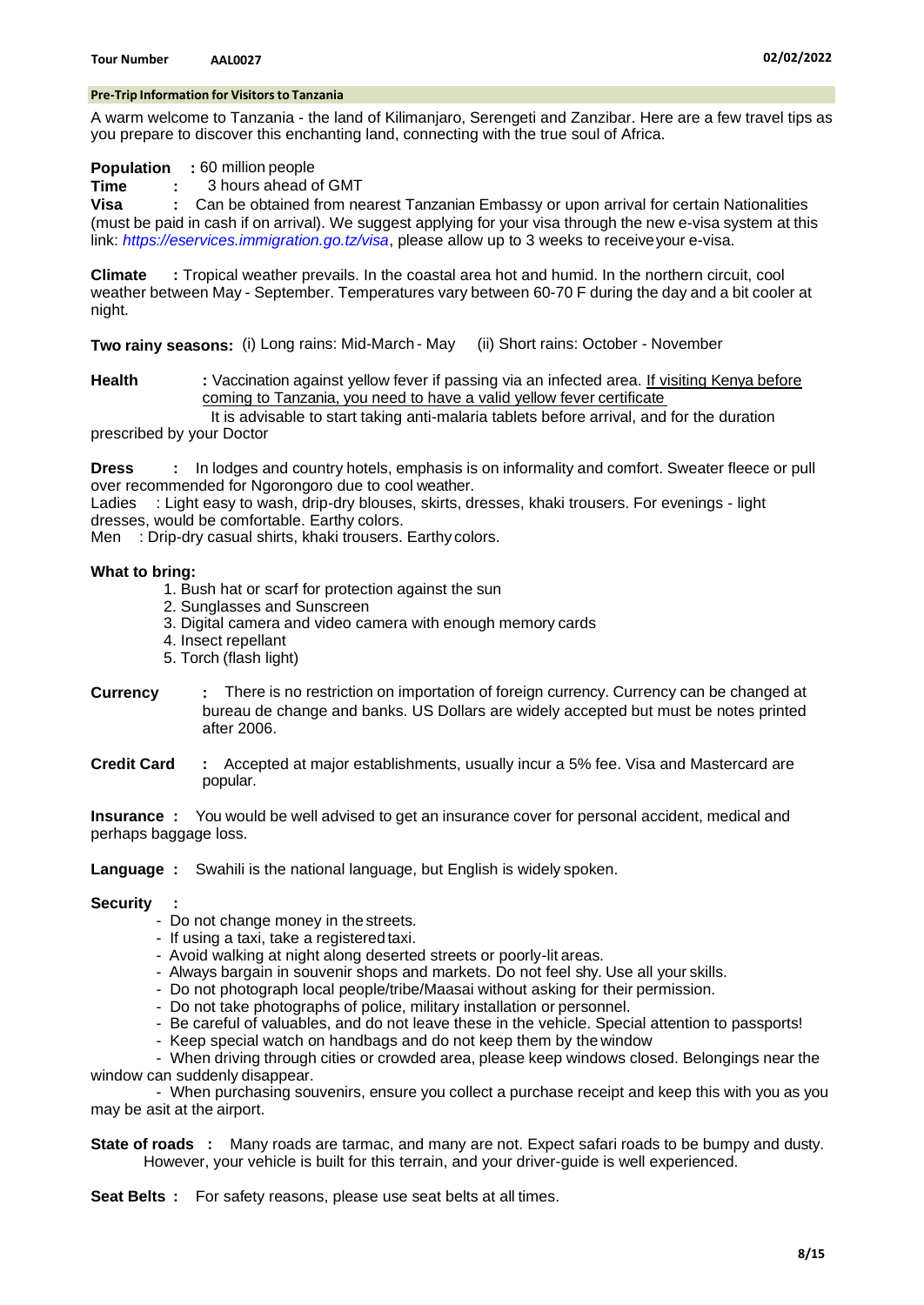**Punctuality :** Your itinerary will indicate timings for game drives, as well as departures for your next destination. Please try to adhere to these to ensure a seamless program. Timings can be flexible within the parameters of the entry timings for the various parks, and you may discuss this with your driver-guide should you like to see any adjustments.

**Early morning game drives :** If you wish to start your game-drive before breakfast, this can be arranged. Simply discuss with your driver-guide at least a day in advance, so that meal arrangements can be made such as boxed breakfasts and picnic lunches. Please note the earliest entry time will be dictated by the official park timings as set by the parkauthorities.

**Off Road driving :** Please note that it is illegal to drive off the set tracks during game drives, and driver guides would be liable to a fine by the park authorities. Please be conscious of this rule, even though it is tempting to ask your guide to go just a little closer' to the wildlife.

**Meals :** Meals have been booked as per the itinerary which you are holding. Should you have any special dietary requirements, please do remind the reception desk at check-in. A small reminder ensures the kitchen is alert to the special requirement.

**Drinking Water :** 1.5 liters bottled water per person per day is provided in the safari vehicle with our compliments, on all safari programs. Additional supplies are available at hotels, restaurants, and supermarkets.

**Fridge in Vehicle :** Every safari vehicle has an electric fridge to ensure you have cool drinks though-out the day. Feel free to stock the fridge with any drinks which you wish to purchase enroute. Due to the state of the roads, occasionally the fridge can develop a technical hitch, in which case the driver-guide will ensure it is filled with ice every morning.

**Electricity :** 220 volts is used in Tanzania with UK style 3 pin sockets. Most lodges and camps run on generators or solar power.

**Electricity in vehicle :** Every safari vehicle has an inverter system fitted with two electric sockets. This allows you to charge your phone, camera, iPad etc in the comfort of the vehicle. The socket is 3-pin square. You may use your travel adaptor if your equipment uses a different plug.

**Reference tools :** Every vehicle has books on wildlife, birds, flora and fauna. You will also find a map of Tanzania. These are at your disposal to use whilst in the vehicle.

**Binoculars :** There is a pair in every vehicle to enhance your wildlife viewing experience

**Flights :** Flying in or out of bush airstrips is mostly on 13 seater Cessna Grand Caravan which are ideal safari terrain. Soft bags are recommended not exceeding 15kg per person plus a small hand bag. Please ensure you have a printed and / or electronic copy of all your domestic and international flight tickets with you. For your international flight, ensure you check-in online for your arrival and departure sectors to ensure you are up to date with any flight changes.

**Tipping :** This is entirely at the discretion of the visitor, usually given on the last day and can be done in any currency. The following is a general guideline

Driver-guide 2 - 3 persons in a car: \$5 - \$6 per person per day. 4 - 7 persons in a car: \$3 - \$4 per person per day. Porters : \$1.00 (or more if plenty of luggage).

Dining room staff: \$1.00 per person.

For outstanding and courteous service, you may decide to give a higher tip all at your discretion.

Holiday!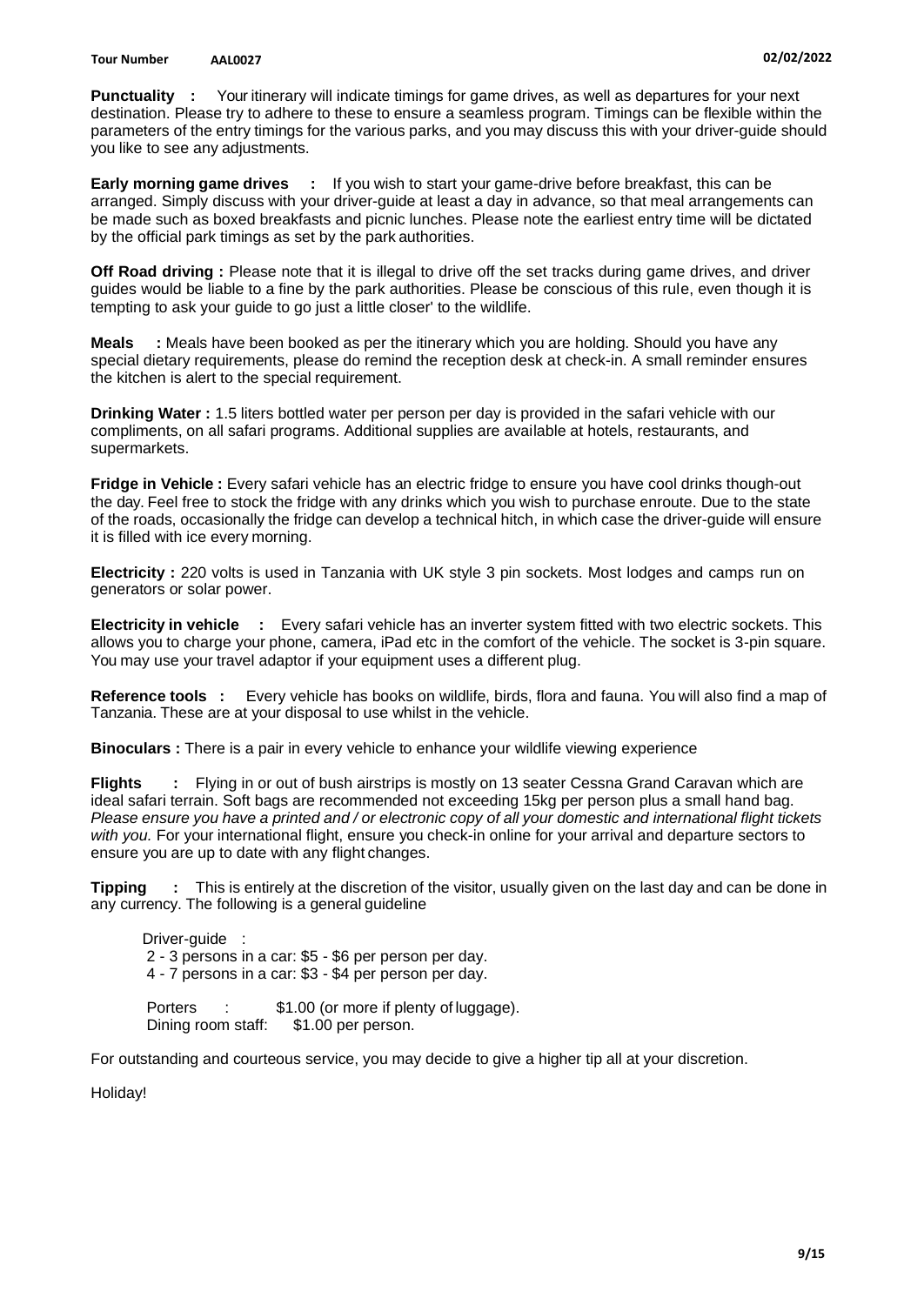# **Transport Information**

#### **Transport on Safari**

#### **Safari Vehicles:**

Your safari experience will involve many exciting days viewing wildlife. As such, we pay utmost importance to the quality and comfort of your safari vehicle. Our safari vehicles are all converted into custom-built safari cars, with pop-up roof to enable visitors to view wildlife better. All vehicles are fitted with thickly-cushioned individual seats. All 4x4 Safari Land Cruisers carry between 5 and 7 persons, and everyone is guaranteed a window seat. All safari vehicles have two-way radio communication equipment fitted to keep in contact with our offices. An electric fridge, an inverter system for charging your cameras, phones and iPads, a pair of binoculars and reference books on mammals, birds, flora and fauna are all standard equipment in each safari vehicle.

### **Our Driver-Guides:**

When you book with Takims you are assured driver-guides who are extensively trained, qualified and experienced. Their knowledge spans over virtually everything you will encounter on safari - the wildlife, flora and fauna, the birdlife, the people and the local culture. Each driver-guide undergoes a rigorous and mandatory training program, and their experience over the years means they are a wealth of information at all times.

### **Fly-In Safaris**

If you are on a fly-in safari you may be required to share your vehicle with other guests at the lodge for transfers and game drives. Vehicles which are based at the camp often have bench-type seating and may have canvas or open sides.

## **DRIVING DISTANCE AND TIME CHART**

| NORTHERN CIRCUIT                                                         | Distance km (mi) | <b>Duration</b> |  |
|--------------------------------------------------------------------------|------------------|-----------------|--|
| Kilimanjaro International Airport - Moshi40km (25mi) 40 mins             |                  |                 |  |
| Kilimanjaro International Airport - Arusha55km (35mi)1 hour              |                  |                 |  |
|                                                                          |                  |                 |  |
|                                                                          |                  |                 |  |
|                                                                          |                  |                 |  |
|                                                                          |                  |                 |  |
|                                                                          |                  |                 |  |
|                                                                          |                  |                 |  |
| Ngorongoro Crater Rim - Southern Serengeti (Ndutu)90km (55mi)2 hours     |                  |                 |  |
| Ngorongoro Crater Rim - Central Serengeti (Seronera)150km (93mi) 3 hours |                  |                 |  |
| Central Serengeti - Western Serengeti (Grumeti)100km (62mi)2 hours       |                  |                 |  |
| Central Serengeti - North Eastern Serengeti (Lobo)80km (50mi)2 hours     |                  |                 |  |
|                                                                          |                  |                 |  |
|                                                                          |                  |                 |  |
| Lake Natron - Serengeti (Kleins Gate)150km (93mi)2.5 hours               |                  |                 |  |

#### SOUTHERN CIRCUIT

Note: Drive times are approximate only and depend on stops en-route for game-viewing, meals or otherexcursions.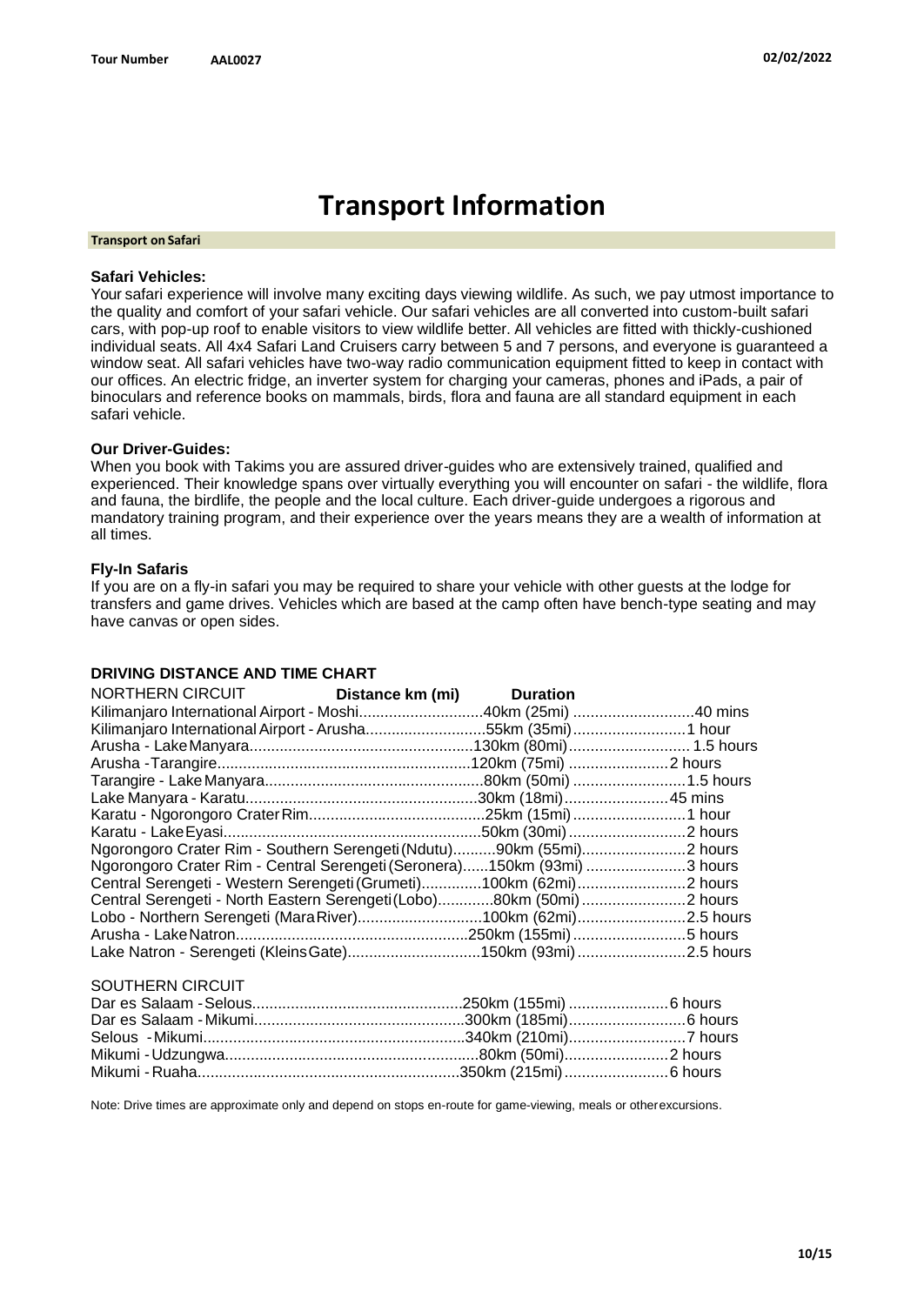

# **Destination Information**

#### **Country Description:Tanzania**

#### **Geography:**

At 947,300 square kilometres (365,800 sq mi), Tanzania is the world's 31st-largest country and the 13th largest in Africa. Tanzania is mountainous in the northeast, where Mount Kilimanjaro, Africa's highest peak, is situated. Three of Africa's Great Lakes are partly within Tanzania. To the north and west lie Lake Victoria, Africa's largest lake, and Lake Tanganyika, the continent's deepest lake, known for its unique species of fish. To the southwest lies Lake Nyasa. Central Tanzania is a large plateau, with plains and arable land. The eastern shore is hot and humid, with the Zanzibar Archipelago just offshore.

Tanzania contains many large and ecologically significant wildlife parks and reserves, including the Ngorongoro Conservation Area, Tarangire National Park, Lake Manyara National Park, and the Serengeti National Park in the north and the Selous Game Reserve, Ruaha National Park, and Mikumi National Park in the south. Gombe Stream National Park in the west is known as the site of Dr. Jane Goodall's studies of chimpanzee behaviour.

#### **Climate:**

Tanzania has a tropical climate. In the highlands, temperatures range between 10 and 20 °C (50 and 68 °F) during cold and hot seasons respectively. The rest of the country has temperatures rarely falling lower than 20 °C (68 °F). The hottest period extends between November and February (25-31 °C or 77.0-87.8 °F) while the coldest period occurs between May and August (15-20 °C or 59-68 °F). The climate is cool in high mountainous regions.

### **Biodiversity:**

Tanzania has considerable wildlife habitat, including much of the Serengeti plains, where the white-bearded wildebeest and other bovids participate in a large-scale annual migration. Up to 250,000 wildebeest perish each year in the long and arduous movement to find forage in the dry season. Tanzania is also home to 130 amphibian and over 275 reptile species, many of them strictly endemic.



# **Location and Park Information**

#### **Ngorongoro Crater**

The Ngorongoro Conservation Area is situated 180 km west of Arusha in the Crater Highlands area of Tanzania. The conservation area is 8,300 sq km and is administered by the Ngorongoro Conservation Area Authority, an arm of the Tanzanian government, and its boundaries follow the boundary of the Ngorongoro Division of Ngorongoro District.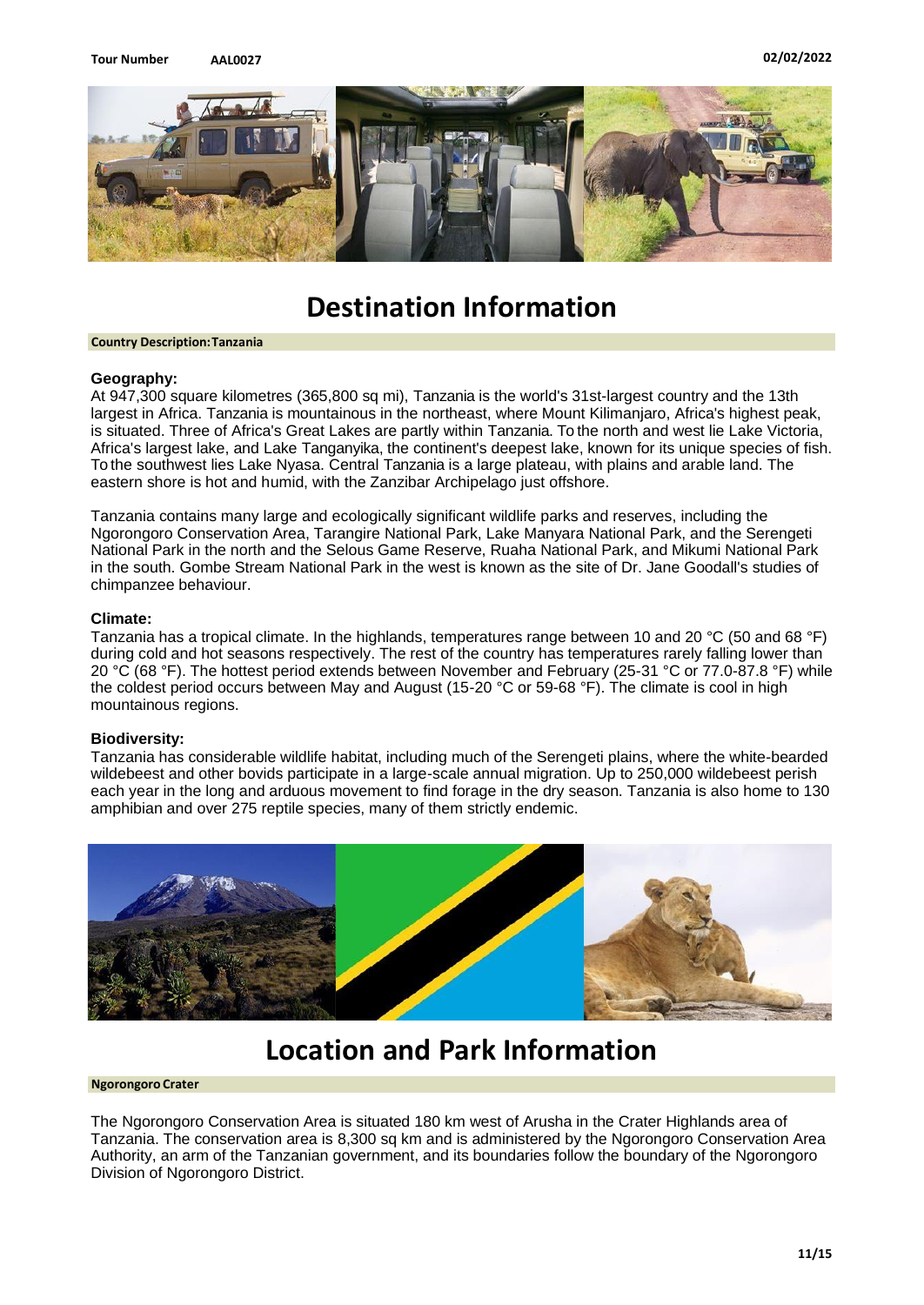The conservation area boasts a blend of landscapes, wildlife, people and archaeology. The volcanoes, grasslands, waterfalls and mountain forests are home to an abundance of animals and to the Maasai. Ngorongoro Crater is one of the world's greatest natural spectacles; its magical setting and abundant wildlife never fail to enthral visitors. It borders the Serengeti National Park to the north and west.

The Ngorongoro Conservation Area, established in 1959, is a pioneering experiment in multiple land use. Here pastoralism, conservation and tourism co-exist in a carefully managed harmony. The centrepiece of the Ngorongoro Conservation Area is the breathtaking Ngorongoro Crater which is the world's largest intact volcanic caldera. The Crater floor is a natural sanctuary for thousands of animals and many species of insects and birds. Lush highlands surround the Crater, falling away to the tawny plains and alkaline lakes of the Great Rift Valley.

The four main archaelogical sites are: Oldupai Gorge (2 million to 17 000 years ago), Laetoli (3.6 to 2.8 million years ago), Ngorongoro Crater (various proto-historic sites) and Nasera Rock (30 000 BC and more recent).

The main route through Karatu town to Loduare Gate is a tarmac road. The roads and tracks throughout the NCA are not sealed, however most are all-weather roads except for a very few secondary tracks.



**Serengeti NationalPark**

The name Serengeti comes from the Maasai word Siringet referring to an endless plain. It was first inhabited by ancient hunter gatherers and pastoralists. The central Serengeti was declared a Game Reserve in 1929. In 1951, the Reserve became Tanganyika's first National Park which included the Ngorongoro Crater. Further alterations took place in 1959 in the Park, part of the Serengeti plains and the highlands were removed and added to the Ngorongoro Conservation area, while extensions to the north and south were included to provide more protection to the wildebeest migration. Covering 14,763 square kilometres, the Park is roughly the size of Northern Ireland making it Tanzania's largest national park.

**The Western Corridor:** In a typical year, the migration arrives between June and July having left the dry plains in the south. It is the giant Nile crocodiles in the river that has made this area famous. Growing up to 6 metres in length, they are inextricably linked with the great migration.

**The Northern woodlands:** Wildebeest move through the northern woodlands in most years from June - October to feed on the longer grasses that persist in this area. Although an interesting place to visit all year round, it is best from June through October.

**The plains (shortgrass):** were formed 3-4 million years ago when ash blown from volcanoes in the Ngorongoro highlands covered the rolling landscape. The southern grass plains are some of the most productive and nutritious natural grasslands in the world. When the short rains start in November, the wildebeest move south from the northern woodlands. Wildlife's most amazing spectacles occur during February / March, for 3-4 weeks, 90% of the female wildebeest give birth, flooding the plains with thousands of newborn calves each day. The wildebeest may remain on the plains for several months. When the rains stop, the plains dry out rapidly forcing the herds to migrate west and north. Their departure in May / June marks another great spectacle. The southern plains are best visited from December to May when the migrants are there.

**The Seronera Valley** is a transition zone between the southern plains and the northern woodlands. The most prominent is the Seronera River from which the area takes its name. With year - round water, this is the most reliable area to view wildlife. It is possible to see many of the Serengeti's resident wildlife including giraffe, buffalo, topi, hartebeest, waterbuck, impala, reedbuck, bushbuck, dikdik, hippopotamus, crocodile, warthog and diverse birdlife. Large prides of lion reside here, as well as clans of spotted hyena.

The Serengeti would not be the same without the beautiful rock outcrops known as kopjes. Also known as